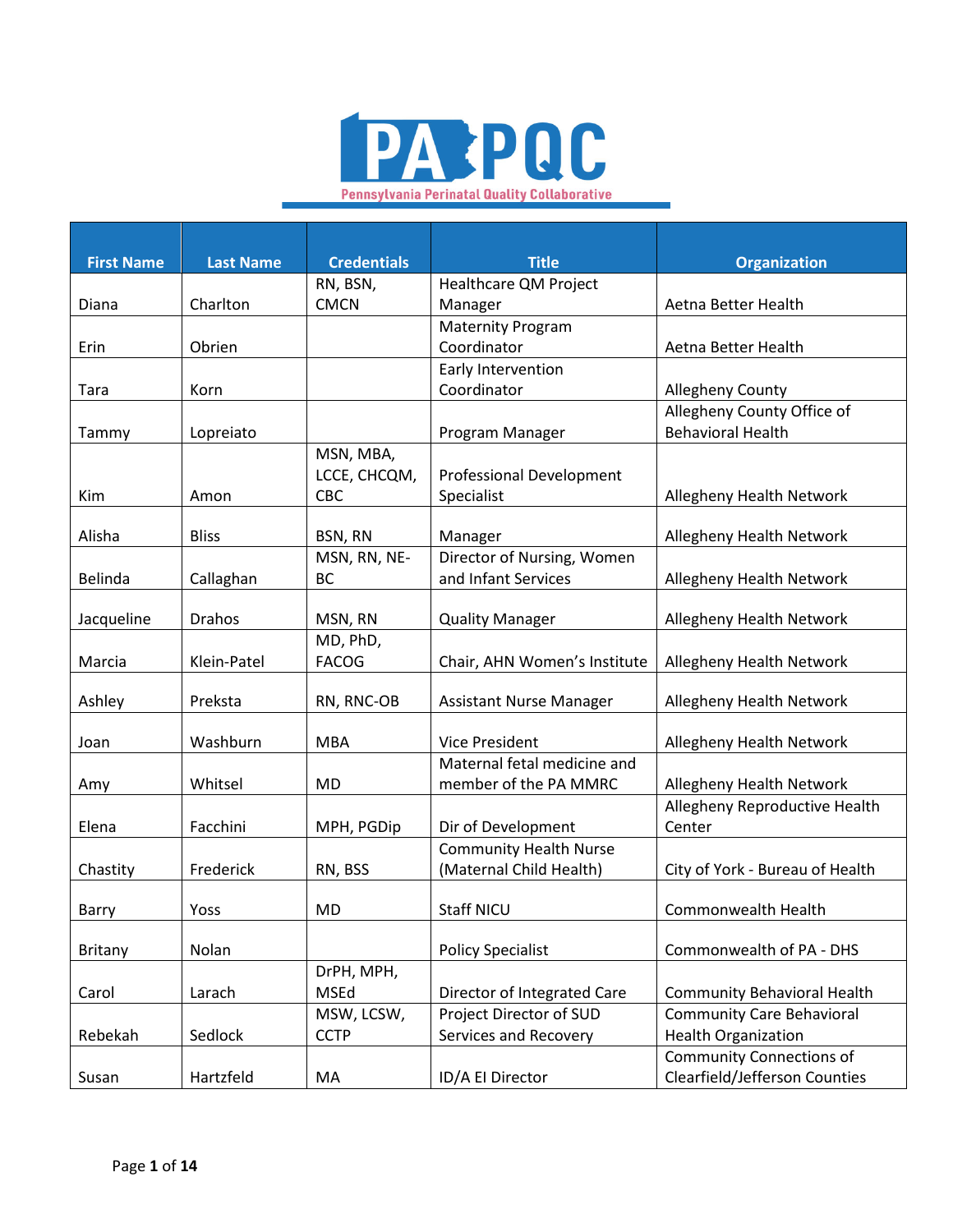| <b>First Name</b> | <b>Last Name</b> | <b>Credentials</b>       | <b>Title</b>                                  | <b>Organization</b>                   |
|-------------------|------------------|--------------------------|-----------------------------------------------|---------------------------------------|
|                   |                  |                          | Manager, Registries and                       | <b>Conemaugh Memorial Medical</b>     |
| Shannah           | Boyer            | BSN, RN, AACC            | <b>Quality Outcomes</b>                       | Center                                |
|                   |                  |                          |                                               | <b>Delaware Valley Community</b>      |
| Isabelle          | Dewyngaert       |                          | <b>Project Coordinator</b>                    | Health                                |
| Leahann           | Moslak           |                          | Project Manager                               | Department of Human Services          |
|                   |                  |                          | Clinical Manager, Maternal-                   |                                       |
| Pauline           | Canelli          | <b>BSN, RNC-OB</b>       | <b>Child Services</b>                         | Doylestown Health                     |
|                   |                  |                          |                                               |                                       |
| Susan             | Minio            | MSN, RNC-OB              | <b>Director of Maternal Services</b>          | Doylestown Health                     |
|                   |                  |                          |                                               |                                       |
| Amy               | Lembeck          | <b>MD</b>                | Neonatologist                                 | Einstein Health Care Network          |
|                   |                  | MSN, RNC-NIC,            |                                               |                                       |
| Maryann           | Malloy           | NEA-BC                   | <b>Nurse Manager NICU</b>                     | Einstein Health Care Network          |
|                   |                  |                          |                                               |                                       |
| Celina            | Migone           | MD                       | Neonatologist                                 | Einstein Health Care Network          |
|                   |                  |                          |                                               |                                       |
| Kyle              | Clark            | MAT, CCJP                | <b>Clinical Director</b>                      | <b>Esper Treatment Center</b>         |
| Jennifer          | Sullivan         | RN, BSN                  | Maternal/Child Nurse<br>Manager               | <b>Evangelical Community Hospital</b> |
|                   |                  |                          |                                               |                                       |
| Amy               | Noaker           | <b>RN</b>                |                                               | <b>Evangelical Community Hospital</b> |
|                   |                  |                          |                                               |                                       |
| Jessica           | Cheslock         | MSN, RNC-OB              | <b>WHNP Student</b>                           | <b>Frontier Nursing University</b>    |
|                   | Loomis           | MSN, CRNP,<br><b>CNM</b> |                                               |                                       |
| Hedi              |                  |                          | Faculty<br><b>Clinical Quality Management</b> | <b>Frontier Nursing University</b>    |
| Lauren            | Rogers           | <b>MPH</b>               | Consultant                                    | Gateway Health                        |
|                   |                  |                          | Administrative Team                           |                                       |
| Julie Rose        | Thomas           | <b>BSN RN</b>            | Coordinator                                   | <b>GCMC</b>                           |
|                   |                  | <b>BSN RNC-OB</b>        |                                               |                                       |
| Stephanie         | Worhach          | CBC CCE CSRN             | <b>Clinic Nurse Supervisor</b>                | Geisinger                             |
|                   |                  |                          |                                               | Geisinger Health Plan - Special       |
| Jennifer          | <b>Bucher</b>    | RN AAB MICS              | Interim Regional Manger                       | <b>Needs Unit</b>                     |
|                   |                  | MSN, RN-OB,              | Women's Health Quality and                    |                                       |
| Elissa            | Concini          | C-EFM                    | Safety RN                                     | Geisinger Health System               |
|                   |                  |                          |                                               |                                       |
| James             | Cook             | MD                       | Director, Newborn Services                    | Geisinger Health System               |
|                   |                  |                          | <b>OB Nursing Professional</b>                |                                       |
| Rachel            | Cunniffe         | <b>RN</b>                | <b>Developmental Specialist</b>               | Geisinger Health System               |
|                   |                  |                          |                                               |                                       |
| Franca            | Dalibor          | <b>CRS</b>               | Peer Engagement Specialist                    | Geisinger Health System               |
| Debra             | Knittle          | <b>RN</b>                | RN Team Coordinator                           | Geisinger Health System               |
|                   |                  |                          |                                               |                                       |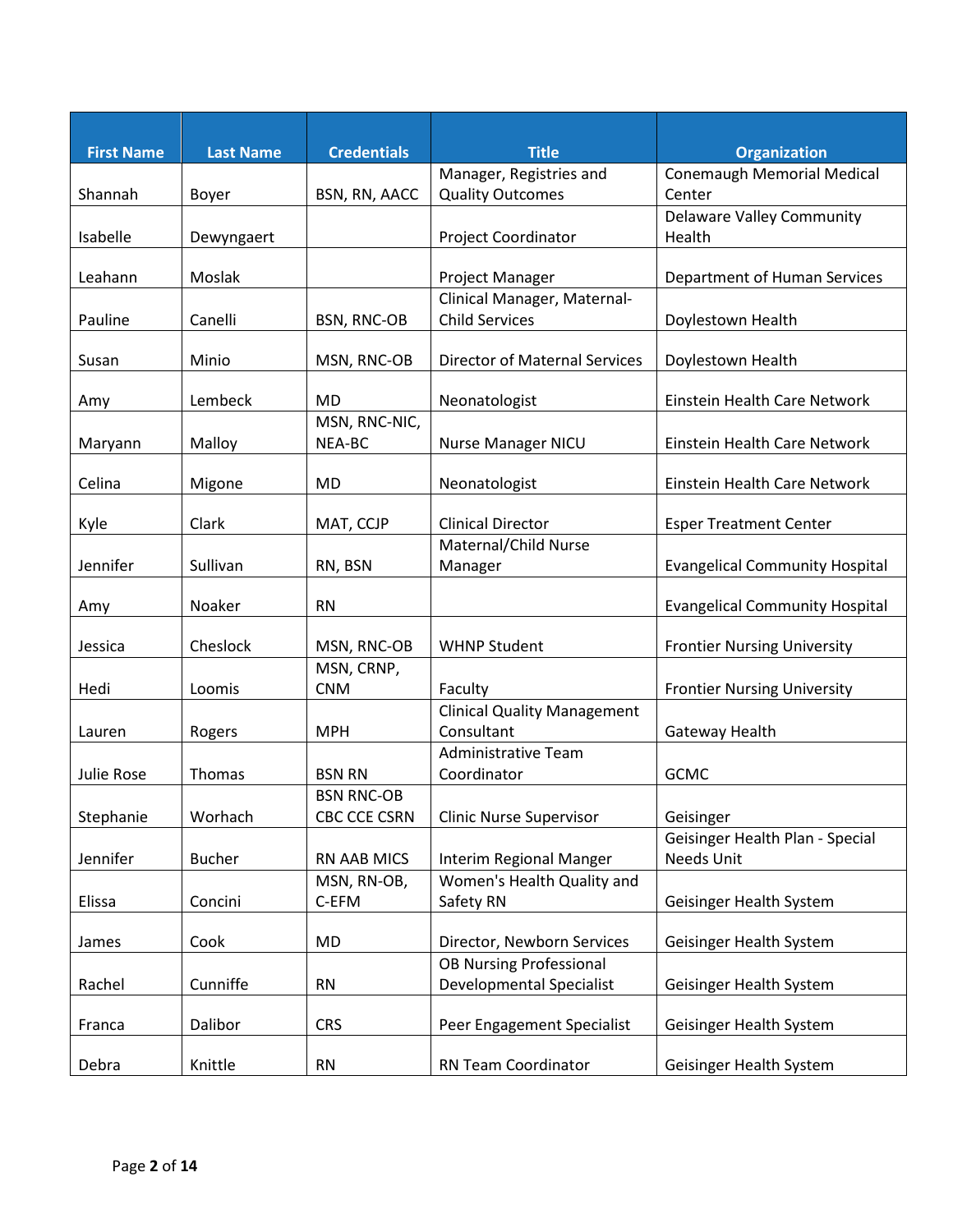| <b>First Name</b> | <b>Last Name</b> | <b>Credentials</b>  | <b>Title</b>                         | <b>Organization</b>                 |
|-------------------|------------------|---------------------|--------------------------------------|-------------------------------------|
|                   |                  |                     | Maternal-Fetal Medicine              |                                     |
|                   |                  |                     | Physician, Director of               |                                     |
| A. Dhanya         | Mackeen          | MD, MPH             | Research                             | Geisinger Health System             |
| Michele           | Neff Bulger      | DO                  | Manager                              | Geisinger Health System             |
| Elizabeth         | Sharpless        | <b>BSN, RNC-OB</b>  | <b>Operations Manager- OB</b>        | Geisinger Health System             |
|                   |                  |                     | Director, Women's OUD                |                                     |
| Gary              | Stoner           | <b>MD</b>           | Program                              | Geisinger Health System             |
| Lauren            | Chambers         |                     | Early Intervention<br>Administrator  | Greene County Children and<br>Youth |
| Michael           | Holloway         |                     | Deputy Administrator                 | Greene County Children and<br>Youth |
| Angela            | <b>Blair</b>     |                     | Outreach & Intake Specialist         | Hamilton Health Center              |
| Jillian           | London           | <b>MSW</b>          | Director of Behavioral Health        | Hamilton Health Center              |
| Samantha          | Pack             | <b>CRS</b>          | <b>Certified Recovery Specialist</b> | Hamilton Health Center              |
| Libby             | Cohen            | RN, MSN             | Manager, Baby Partners               | <b>Health Partners Plans</b>        |
| Merleen           | Harris-Williams  | MD, MBA             | <b>Senior Medical Director</b>       | <b>Health Partners Plans</b>        |
|                   |                  |                     |                                      | Heart of Gold, Pittsburgh           |
| Elizabeth         | Sherman          | MOT, OTR/L          | <b>Occupational Therapist</b>        | <b>Therapy Project LLC</b>          |
| Ama               | Ayesu            | M.S.Ed.             | Project Manager                      | Highmark Health                     |
|                   |                  |                     | Director, Specialty Case             |                                     |
| Aimee             | Girod            |                     | Management                           | Highmark, Inc.                      |
|                   |                  | MSN, RNC-OB,        | Senior Director Physician            |                                     |
| Dottie            | Fesmire          | EFM, NEA-BC         | Service                              | Holy Redeemer Health System         |
|                   |                  |                     | Director of Maternal Child           |                                     |
| Julie             | Greenfield       | MSN, RN             | Health                               | Holy Redeemer Health System         |
| Sandra            | Salensky         | <b>CRS</b>          | Lead CRS                             | Jade Wellness Center                |
| Carmen            | Alba             | MSN, RN             | CNS, Postpartum                      | Jefferson Health                    |
|                   |                  |                     | Care Coordination Manager,           |                                     |
|                   |                  |                     | Family Center/My Sister's            |                                     |
| Alice             | Fischer          | LSW                 | Place                                | Jefferson Health                    |
|                   |                  |                     | Obstetrics and Gynecology,           |                                     |
|                   |                  |                     | <b>Maternal Addiction</b>            |                                     |
|                   |                  |                     | <b>Treatment Education and</b>       |                                     |
| Dennis            | Hand             | PhD                 | Research                             | Jefferson Health                    |
|                   | Madden-          |                     |                                      |                                     |
| Lisa              | Schmidt          | <b>BSN, RNC-NIC</b> | <b>Registered Nurse</b>              | Jefferson Health                    |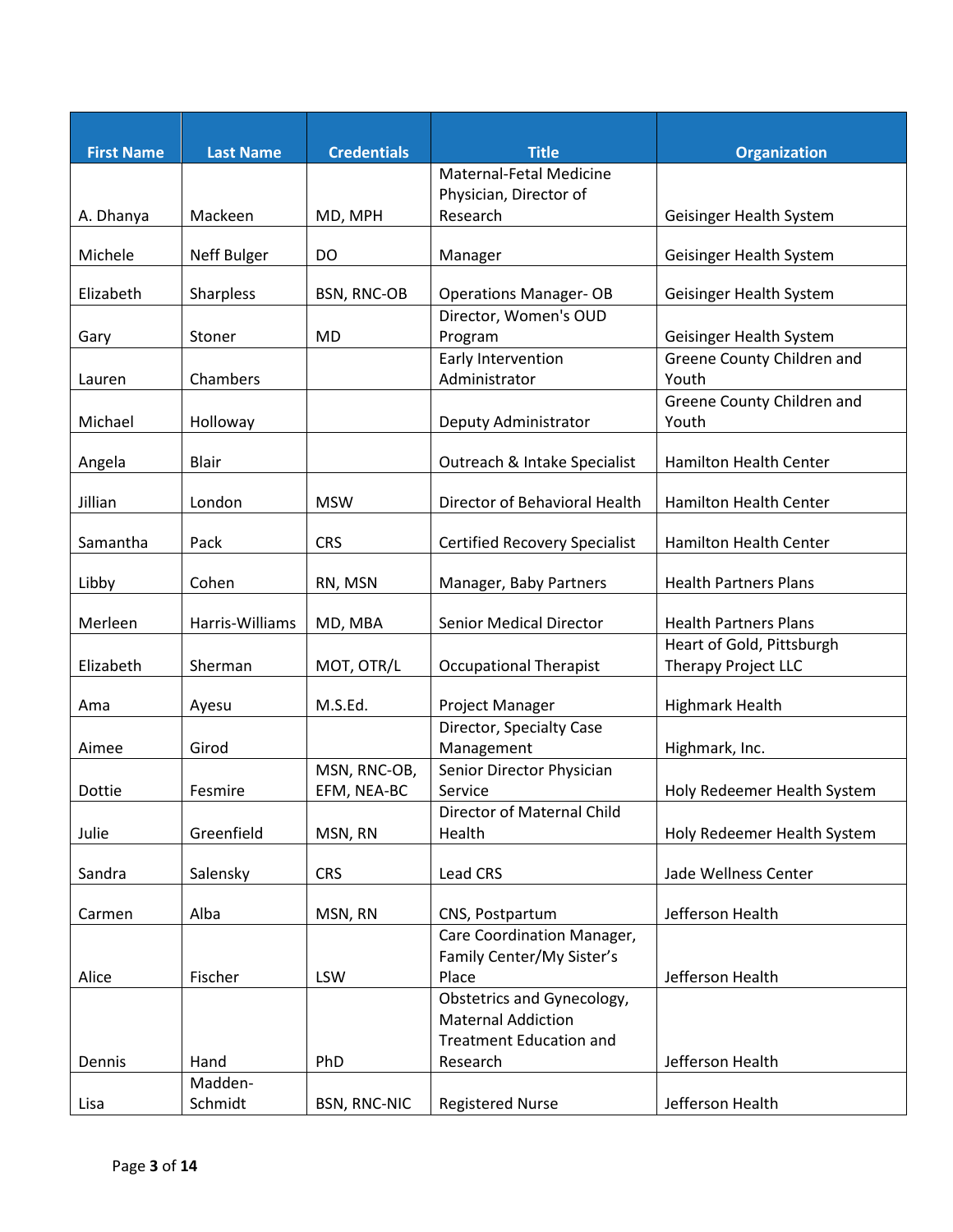| <b>First Name</b> | <b>Last Name</b> | <b>Credentials</b> | <b>Title</b>                      | <b>Organization</b>              |
|-------------------|------------------|--------------------|-----------------------------------|----------------------------------|
|                   |                  | MSN, RN,           |                                   |                                  |
| Donna             | Martin           | <b>IBCLC</b>       | <b>Clinical Resource Nurse</b>    | Jefferson Health                 |
|                   |                  |                    | Team Coordinator, OB/GYN          |                                  |
| Dawn              | Nork             |                    | Clinic                            | Jefferson Health                 |
| Joanne            | Petaccio         | RN, BSN            | <b>Clinical Neonatal Nurse</b>    | Jefferson Health                 |
|                   |                  |                    |                                   |                                  |
| Karen             | Feinstein        | PhD                | <b>CEO</b>                        | Jewish Healthcare Foundation     |
|                   |                  |                    |                                   |                                  |
| Julia             | Och              |                    | Project Manager                   | Jewish Healthcare Foundation     |
|                   |                  |                    |                                   | Junita Valley Behavioral and     |
| Amy               | Markley          |                    | El Coordinator                    | <b>Developmental Services</b>    |
| Lily              | Higgins          | MD, MS, MBA        | Market Chief Medical Officer      | Keystone First                   |
|                   |                  |                    | Program Specialist/Child Find     | Lancaster County Infant/Toddler  |
| Mandy             | Kolb Lyons       |                    | Chair                             | Early Intervention               |
|                   |                  |                    | El Director of Support            | Lancaster County Infant/Toddler  |
| Angela            | Schreck          |                    | Coordination                      | Early Intervention               |
|                   |                  |                    |                                   |                                  |
| Heather           | Pate             |                    | El Coordinator                    | Lawrence County MH/ID            |
|                   |                  |                    | <b>Early Intervention Program</b> | Lebanon County Early             |
| Abbey             | Casper           |                    | Specialist                        | Intervention                     |
|                   |                  |                    | Early Intervention                | Lebanon County Early             |
| Danielle          | Gray             |                    | Supervisor/Coordinator            | Intervention                     |
| Lena              | <b>Sirmans</b>   |                    | Supervisor                        | Lehigh County Early Intervention |
|                   |                  |                    |                                   |                                  |
| Lori              | Skibo            |                    | Director                          | Lehigh County Early Intervention |
|                   |                  |                    | Manager of Program                |                                  |
| Nyann             | <b>Biery</b>     | <b>MS</b>          | Evaluation                        | Lehigh Valley Health Network     |
| Christina         | Felten           | DNP, CNM           | <b>Medical Doctor</b>             | Lehigh Valley Health Network     |
|                   |                  |                    |                                   |                                  |
| Janice            | Mayer            | <b>MSW</b>         | <b>Inpatient Care Manager</b>     | Lehigh Valley Health Network     |
|                   |                  |                    | Ob/gyn quality and safety         |                                  |
| Kay               | Young            | <b>RN</b>          | <b>Nurse</b>                      | Lehigh Valley Health Network     |
|                   |                  |                    | Children's Program                |                                  |
| Jessica           | Chelik           |                    | Coordinator                       | <b>LSBHIDEI</b>                  |
|                   |                  |                    | Service Coordinator               | Luzerne/Wyoming Counties Early   |
| Ashley            | Williams         |                    | Supervisor                        | Intervention                     |
|                   |                  |                    | Early Intervention                | Luzerne/Wyoming Counties         |
| Marilee           | McDonough        |                    | Coordinator                       | MH/DS                            |
| Sharon            | Register         |                    | Project Manager                   | Main Line Health                 |
|                   |                  | RN, MSN, RNC-      |                                   |                                  |
| Tracey            | Chandler         | OB, RNC-BC         | <b>Clinical Nurse Educator</b>    | Main Line Health                 |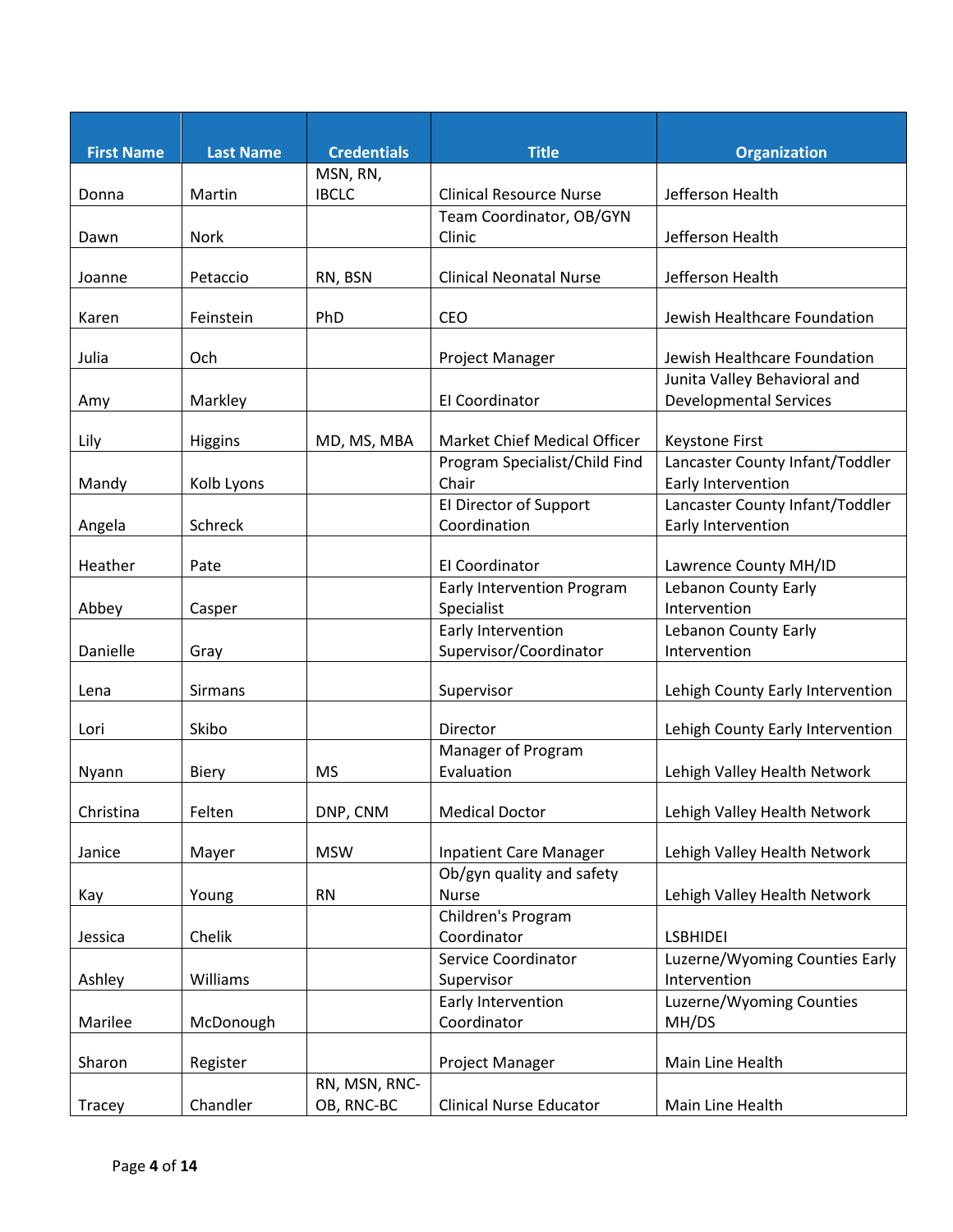| <b>Credentials</b><br><b>Title</b><br><b>First Name</b><br><b>Last Name</b><br><b>Organization</b><br>Main Line Health<br>Emily<br>Goyne<br>Early Intervention<br>Hollen<br>Coordinator<br>Commission<br>Melissa<br><b>Montgomery County Early</b><br>El Coordinator<br>Intervention<br>Keddie<br>Pam<br>Newborn Nursery Nurse<br>BSN, RN<br>Mount Nittany Health System<br>Norma<br>Bryan<br>Deborah<br><b>RN</b><br>Newborn Nursery Nurse<br>Mount Nittany Health System<br>Foggarty |  |  |                                 |
|----------------------------------------------------------------------------------------------------------------------------------------------------------------------------------------------------------------------------------------------------------------------------------------------------------------------------------------------------------------------------------------------------------------------------------------------------------------------------------------|--|--|---------------------------------|
|                                                                                                                                                                                                                                                                                                                                                                                                                                                                                        |  |  |                                 |
|                                                                                                                                                                                                                                                                                                                                                                                                                                                                                        |  |  |                                 |
|                                                                                                                                                                                                                                                                                                                                                                                                                                                                                        |  |  | Mercer County Behavioral Health |
|                                                                                                                                                                                                                                                                                                                                                                                                                                                                                        |  |  |                                 |
|                                                                                                                                                                                                                                                                                                                                                                                                                                                                                        |  |  |                                 |
|                                                                                                                                                                                                                                                                                                                                                                                                                                                                                        |  |  |                                 |
|                                                                                                                                                                                                                                                                                                                                                                                                                                                                                        |  |  |                                 |
|                                                                                                                                                                                                                                                                                                                                                                                                                                                                                        |  |  |                                 |
|                                                                                                                                                                                                                                                                                                                                                                                                                                                                                        |  |  |                                 |
| Pediatrician<br>Rachel<br>DO<br>Mount Nittany Health System<br>Zimmerman                                                                                                                                                                                                                                                                                                                                                                                                               |  |  |                                 |
|                                                                                                                                                                                                                                                                                                                                                                                                                                                                                        |  |  | Neighborhood Health Centers of  |
| the Lehigh Valley<br><b>Brandi</b><br>Otto<br><b>BABS</b><br><b>COE BHI</b>                                                                                                                                                                                                                                                                                                                                                                                                            |  |  |                                 |
|                                                                                                                                                                                                                                                                                                                                                                                                                                                                                        |  |  | Neighborhood Health Centers of  |
| the Lehigh Valley<br>Hannah<br>RN, MPH<br>Director VBC & Quality<br>Paxton                                                                                                                                                                                                                                                                                                                                                                                                             |  |  |                                 |
| Northampton County El<br>Joseph<br>Jachowicz<br>Supervisor                                                                                                                                                                                                                                                                                                                                                                                                                             |  |  |                                 |
| Northumberland County Early                                                                                                                                                                                                                                                                                                                                                                                                                                                            |  |  |                                 |
| El Coordinator<br>Intervention<br><b>Diane</b><br>Roman                                                                                                                                                                                                                                                                                                                                                                                                                                |  |  |                                 |
| Nurse-Family Partnership of                                                                                                                                                                                                                                                                                                                                                                                                                                                            |  |  |                                 |
| Allen<br><b>RN</b><br>Schuylkill County<br>Nurse Home Visitor<br>Donna                                                                                                                                                                                                                                                                                                                                                                                                                 |  |  |                                 |
| Manoledes<br>El Advisor<br><b>OCDEL</b><br>Janet                                                                                                                                                                                                                                                                                                                                                                                                                                       |  |  |                                 |
| Tucker<br>El Advisor<br><b>OCDEL</b><br>Wendy                                                                                                                                                                                                                                                                                                                                                                                                                                          |  |  |                                 |
|                                                                                                                                                                                                                                                                                                                                                                                                                                                                                        |  |  |                                 |
| Bill<br>Erickson<br>El Advisor<br><b>OCDEL BEISFS</b>                                                                                                                                                                                                                                                                                                                                                                                                                                  |  |  |                                 |
| MPH, CHES,                                                                                                                                                                                                                                                                                                                                                                                                                                                                             |  |  |                                 |
| <b>CLC</b><br>Gilinger<br>Program Coordinator<br>PA AAP<br>Devon                                                                                                                                                                                                                                                                                                                                                                                                                       |  |  |                                 |
| Director, Practice-Based                                                                                                                                                                                                                                                                                                                                                                                                                                                               |  |  |                                 |
| RN, BSN<br>Initiatives; PA Medical H<br>Eileen<br>PA AAP<br>Thompson<br>PA Bureau of Early Intervention                                                                                                                                                                                                                                                                                                                                                                                |  |  |                                 |
| Youngblood<br>El Advisor<br>Services and Family Supports<br>Kevin                                                                                                                                                                                                                                                                                                                                                                                                                      |  |  |                                 |
|                                                                                                                                                                                                                                                                                                                                                                                                                                                                                        |  |  |                                 |
| <b>MPH</b><br>MMRC abstractor<br>PA Department of Health<br>Elizabeth<br>Filipovich                                                                                                                                                                                                                                                                                                                                                                                                    |  |  |                                 |
| PA Department of Health<br>Joseph<br>Wagner<br>Program Manager                                                                                                                                                                                                                                                                                                                                                                                                                         |  |  |                                 |
| Acting Program Director,                                                                                                                                                                                                                                                                                                                                                                                                                                                               |  |  |                                 |
| Newborn Screening and                                                                                                                                                                                                                                                                                                                                                                                                                                                                  |  |  |                                 |
| Genetics, Bureau of Family                                                                                                                                                                                                                                                                                                                                                                                                                                                             |  |  |                                 |
| RN, BSN<br>Health<br>PA Department of Health<br>Stacey<br>Gustin                                                                                                                                                                                                                                                                                                                                                                                                                       |  |  |                                 |
| <b>NAS Nursing Services</b>                                                                                                                                                                                                                                                                                                                                                                                                                                                            |  |  |                                 |
| Chelsea<br>Consultant<br>PA Department of Health<br>Hammond<br><b>RN</b>                                                                                                                                                                                                                                                                                                                                                                                                               |  |  |                                 |
| Rodack<br><b>Executive Policy Specialist</b><br>PA Department of Health<br>Kristen<br>MSW, LSW                                                                                                                                                                                                                                                                                                                                                                                         |  |  |                                 |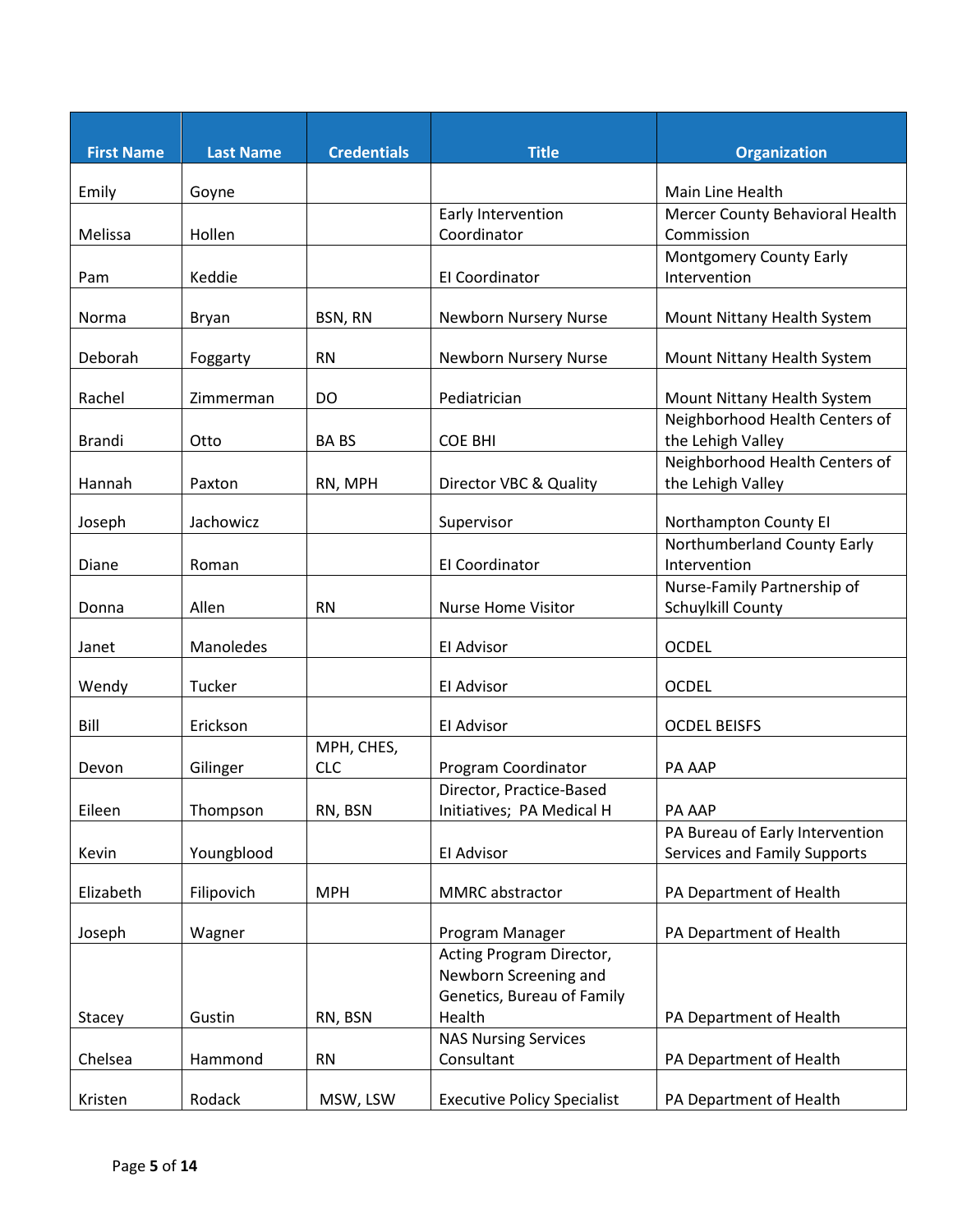| <b>First Name</b> | <b>Last Name</b>       | <b>Credentials</b> | <b>Title</b>                       | <b>Organization</b>                              |
|-------------------|------------------------|--------------------|------------------------------------|--------------------------------------------------|
| Gina              | Wiser                  | <b>MPH</b>         | Epidemiologist                     | PA Department of Health                          |
|                   |                        |                    | Executive Assistant, Office of     |                                                  |
|                   |                        |                    | Child Development and Early        | PA Department of Human                           |
| Andrea            | Algatt                 | <b>MPA</b>         | Learning (OCDEL)                   | <b>Services</b>                                  |
|                   |                        |                    | Special advisor to the             | PA Department of Human                           |
| Sara              | Goulet                 |                    | secretary                          | Services                                         |
|                   |                        |                    | Director, Quality & Special        |                                                  |
|                   |                        |                    | Needs Coordination, Office of      | PA Department of Human                           |
| Michele           | Robison                | RN, MSN            | <b>Medical Assistance Programs</b> | <b>Services</b>                                  |
|                   |                        |                    |                                    | PA Department of Human                           |
|                   | Lanteigne-<br>Kornetka |                    | Human Services Program             | Services - Bureau of Child and                   |
| Lisa              |                        |                    | Representative/MSW Intern          | <b>Family Services</b><br>PA Department of Human |
| Deborah           | Noel                   |                    | Division Chief                     | Services - OCDEL                                 |
|                   |                        |                    |                                    | PA Department of Human                           |
| Lisa              | Parker                 |                    | <b>Bureau Director</b>             | Services - OCDEL                                 |
|                   |                        |                    |                                    | PA Department of Human                           |
| Andrea            | Algatt                 |                    | Program Specialist                 | Services - OCDEL                                 |
|                   |                        |                    |                                    | PA Dept of Health Bureau of                      |
| Patricia          | Alexander              | MSN, RN            | <b>Nursing Services Consultant</b> | <b>Family Health</b>                             |
|                   |                        |                    | <b>Public Health Program</b>       | PA DOH Division of Newborn                       |
| Jordan            | Shover                 | <b>BSN</b>         | Manager                            | Screening                                        |
| Stephen           | Scanlon                |                    | <b>HSPS</b>                        | PA Medicaid                                      |
|                   |                        | DNP, MSN, RN-      |                                    |                                                  |
| Donna             | Volpe                  | <b>BC</b>          | <b>Nurse Manager</b>               | Paoli Hospital                                   |
| Mae               | Reale                  |                    |                                    | <b>PCADV</b>                                     |
| Katherine         | Allison                | <b>LPN</b>         | Nurse Care Manager                 | Penn Foundation                                  |
|                   |                        |                    |                                    |                                                  |
| Suzanne           | McCullough             | <b>BSN, RN-NIC</b> | <b>NICU Director</b>               | Penn Highlands DuBois                            |
|                   |                        |                    |                                    |                                                  |
| Kathryn           | Bonasia                | <b>BSN</b>         | <b>RN</b>                          | Penn Medicine                                    |
| Diane             | Cappelletti            | BSN, RNC-OB        | Nurse Manager L&D                  | Penn Medicine                                    |
|                   |                        |                    |                                    |                                                  |
| Kelly             | Convery                |                    |                                    | Penn Medicine                                    |
|                   |                        | MSN, RNC-          |                                    |                                                  |
| Katie             | Costantini             | <b>MNN</b>         | <b>Clinical Nurse</b>              | Penn Medicine                                    |
|                   |                        |                    |                                    |                                                  |
| Janay             | DiBeardino             | BSN, RN, LSSBB     | <b>Perinatal Safety Nurse</b>      | Penn Medicine                                    |
|                   |                        |                    | <b>Medical Director of Quality</b> |                                                  |
| Robert            | Faizon                 | MD                 | and Safety                         | Penn Medicine                                    |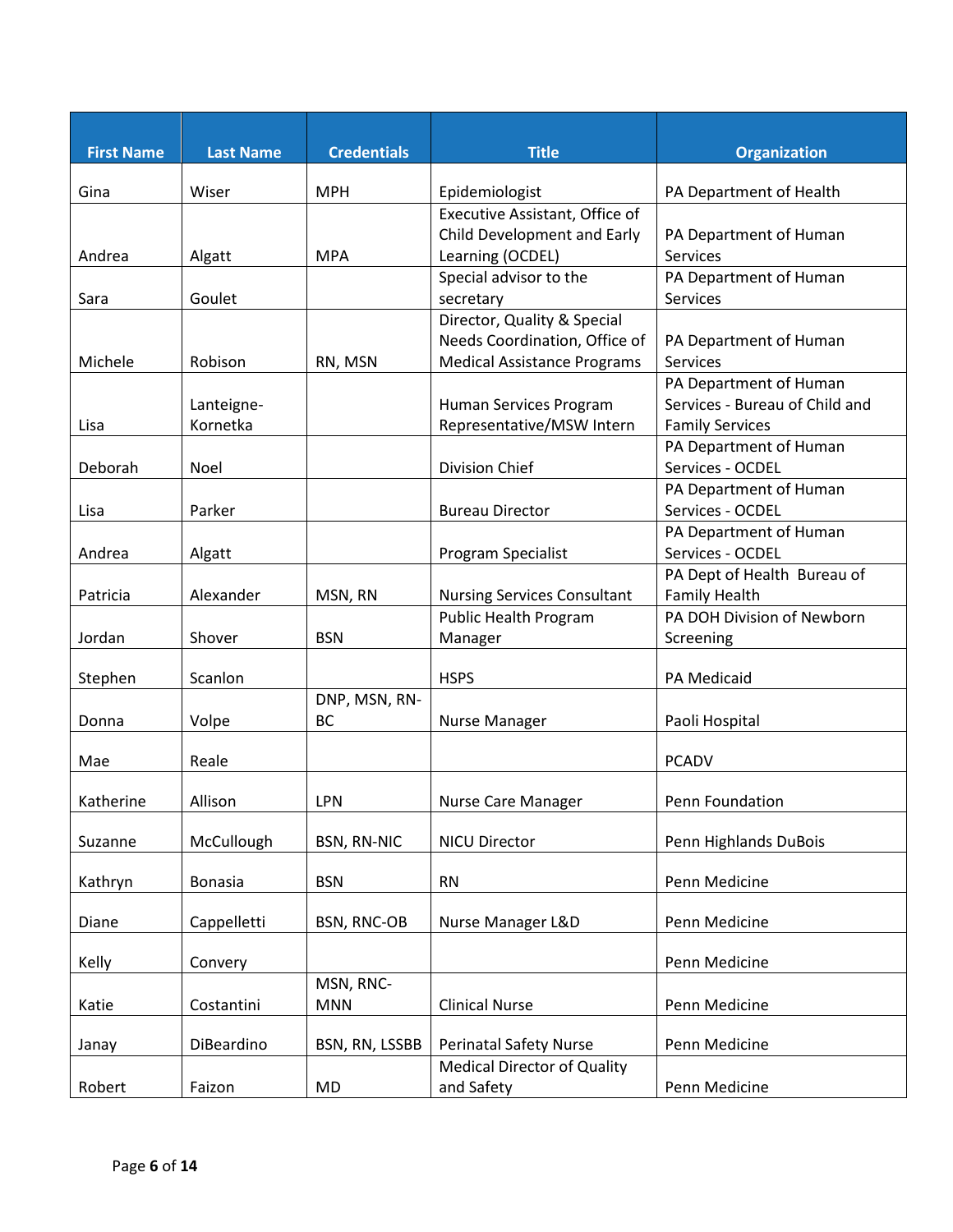| <b>First Name</b> | <b>Last Name</b> | <b>Credentials</b> | <b>Title</b>                                                | <b>Organization</b>            |
|-------------------|------------------|--------------------|-------------------------------------------------------------|--------------------------------|
|                   |                  |                    | Director of Program                                         |                                |
|                   |                  | MSN, MS, RN,       | Development-Women's                                         |                                |
| Debi              | Ferrarello       | IBCLC, NE-BC       | Health                                                      | Penn Medicine                  |
|                   |                  |                    | <b>Healthy Beginnings Plus</b>                              |                                |
| Dawn              | Horst            | MSW, LSW           | Social Work Supervisor                                      | Penn Medicine                  |
|                   |                  |                    | Manager APP Inpatient                                       |                                |
| <b>Bridget</b>    | Howard           | <b>CNM</b>         | Women's Health                                              | Penn Medicine                  |
|                   |                  |                    | <b>Manager of Addiction</b>                                 |                                |
| Zachary           | Miers            | LPC, CAADC         | Medicine                                                    | Penn Medicine                  |
|                   |                  | MBA, MSN,          |                                                             |                                |
|                   |                  | RNC-MNN,           | Nurse Manager, Mother                                       |                                |
| Bethann           | Pyle             | <b>CBC</b>         | Baby/Antepartum Unit                                        | Penn Medicine                  |
|                   |                  |                    |                                                             |                                |
| Sharon            | <b>Silks</b>     | <b>RN</b>          | <b>Assistant Nurse Manager</b>                              | Penn Medicine                  |
| Erica             | Swinton          | BSN, RN, CBC       | <b>Registered Nurse</b>                                     | Penn Medicine                  |
|                   |                  | MSN, RNC-OB,       | Clinical Manager, Mother-                                   |                                |
| Patricia          | Ward             | C-EFM              | <b>Baby Unit</b>                                            | Penn Medicine                  |
|                   |                  |                    |                                                             |                                |
| Melissa           | Welsh            | <b>RN</b>          | <b>Registered Nurse</b>                                     | Penn Medicine                  |
| Whitney           | Zachritz         | <b>RN</b>          | <b>Clinical Nurse Educator</b>                              | Penn Medicine                  |
|                   |                  |                    |                                                             |                                |
| Marisa            | <b>Brant</b>     | MD                 | Neonatologist                                               | Penn Medicine                  |
|                   |                  |                    |                                                             |                                |
| Dustin            | Flannery         | <b>DO</b>          | <b>Attending Physician</b>                                  | Penn Medicine                  |
| Callie            | Howells          | MSPH, PhD          | Research Project Manager,<br>Student                        |                                |
|                   |                  | candidate          | Clinical Educator, Women's                                  | Penn State College of Medicine |
| Julie             | <b>Becker</b>    | <b>MSN</b>         | <b>Health Unit</b>                                          | Penn State Health              |
|                   |                  |                    |                                                             |                                |
| <b>Brittney</b>   | Bogar            | BSN, RN            | <b>Quality Improvement Advisor</b>                          | Penn State Health              |
|                   |                  |                    |                                                             |                                |
| Meghan            | <b>Bragers</b>   | LSW, MSW           | Social Worker                                               | Penn State Health              |
|                   |                  |                    | <b>Assistant Professor Women's</b><br>Health Division, ACMO | Penn State Health              |
| Christina         | DeAngelis        | MD                 | Penn State Health Medical                                   |                                |
| Madie             | Hartman          | DO                 | Group - Middletown                                          | Penn State Health              |
|                   |                  |                    |                                                             |                                |
| Traci             | Jennings         | MSN, NNP-BC        | <b>Neonatal Nurse Practitioner</b>                          | Penn State Health              |
|                   |                  |                    |                                                             |                                |
| Mary              | Lewis            | <b>MSN</b>         | <b>Quality Nurse Specialist: NICU</b>                       | Penn State Health              |
|                   |                  |                    | Data Manager, Women's                                       |                                |
| Lisa              | Murphy           | <b>MSN</b>         | <b>Health Unit</b>                                          | Penn State Health              |
| Heather           | Stephens         | <b>DSP</b>         | Clinical Charge Nurse, NICU                                 | Penn State Health              |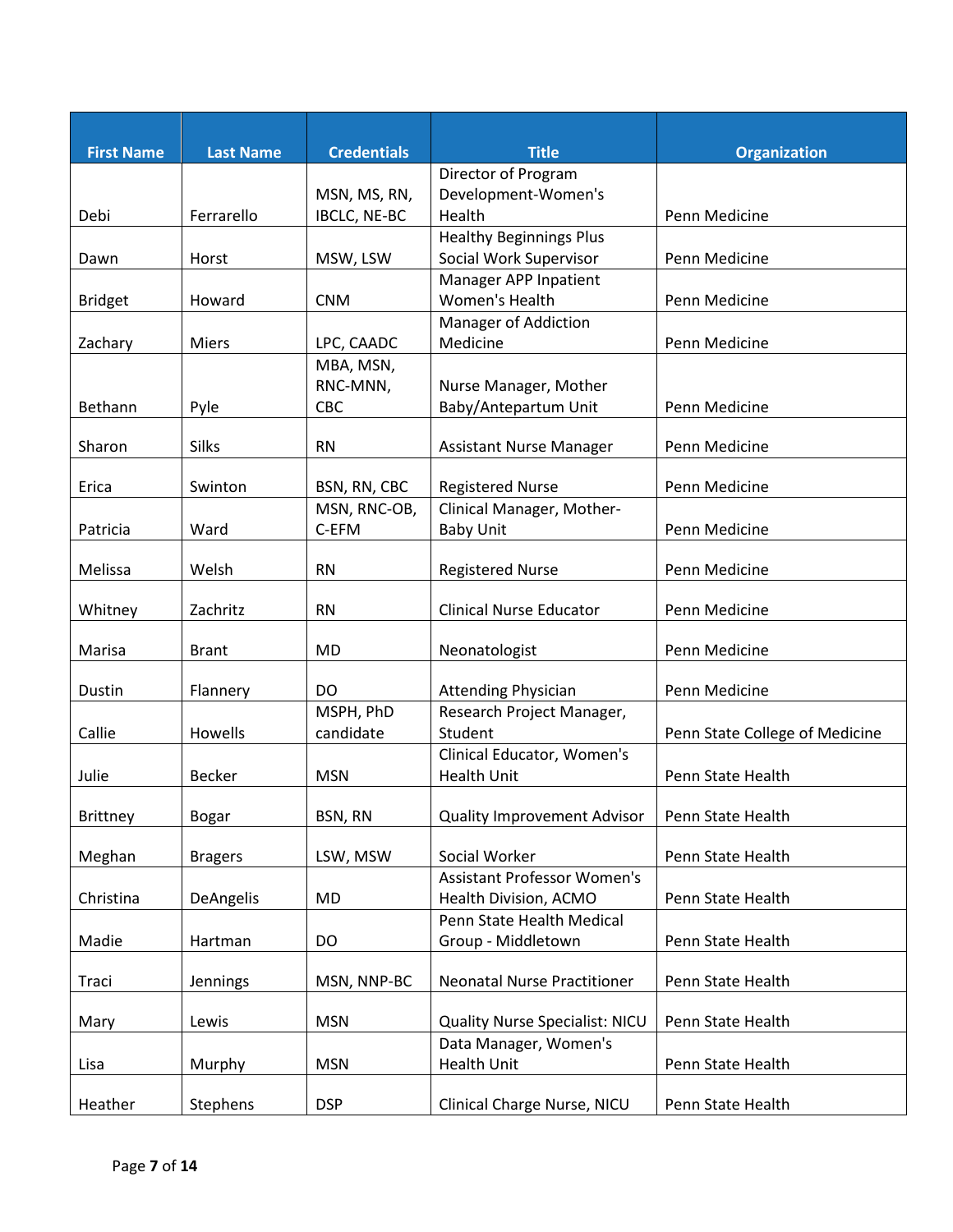| <b>First Name</b> | <b>Last Name</b> | <b>Credentials</b>          | <b>Title</b>                                  | <b>Organization</b>                    |
|-------------------|------------------|-----------------------------|-----------------------------------------------|----------------------------------------|
|                   |                  |                             | Assistant Professor of                        |                                        |
| Christina         | Oji-Mmuo         | <b>MD</b>                   | Pediatrics, Penn State College<br>of Medicine | Penn State Health                      |
|                   |                  |                             |                                               |                                        |
| <b>Brian</b>      | Salett           |                             | <b>Medical Economist</b>                      | PeopleStat                             |
| Lauren            | Wechsler         |                             | Program Director                              | Philadelphia Health Partnership        |
| Flannery          | Bohne            | RN, BSN                     | <b>Nurse Home Visitor</b>                     | PHMC                                   |
|                   |                  |                             | Reproductive Healthcare                       |                                        |
| Terrie            | <b>Hawkins</b>   |                             | Coordinator                                   | Prevention Point Philadelphia          |
| Rae               | Coleman          | <b>BS</b>                   | <b>Medicated Opioid Use Case</b><br>Manager   | Project Home                           |
|                   |                  |                             |                                               |                                        |
| Mayra             | Morales          |                             | <b>Medical Advocated</b>                      | Safe Berks                             |
|                   |                  | MD, MHA,                    |                                               |                                        |
| Amita             | Rastogi          | <b>FACHE</b><br><b>NICU</b> | <b>VP Medical Director</b>                    | <b>Signify Health</b>                  |
| Beverly           | Cameline         | certification               | <b>RNC</b>                                    | St Luke's University Health<br>Network |
|                   |                  |                             |                                               | St Luke's University Health            |
| Kimberly          | Costello         | DO, CPE, FAAP               | NICU medical director                         | Network                                |
|                   |                  |                             | Residency Program Director,                   | St Luke's University Health            |
| Elizabeth         | Dierking         | MD, FACOG                   | OB/GYN<br>Clinical QI                         | <b>Network</b>                         |
|                   |                  |                             | Coordinator/Patient safety                    | St Luke's University Health            |
| Mary              | Harrington       | <b>BSN, RNC-OB</b>          | Officer                                       | Network                                |
|                   |                  |                             |                                               | St Luke's University Health            |
| Jesscia           | Peters           | BSN, RN                     | <b>Clinical Supervisor</b>                    | Network                                |
|                   |                  |                             |                                               | St Luke's University Health            |
| Jodi              | Schucker         | MD, MFM                     | <b>Regional Medical Director</b>              | <b>Network</b>                         |
| Jodi              | Schucker         | <b>MD</b>                   | Physician-Maternal Fetal<br>Medicine          | St Luke's University Health<br>Network |
|                   |                  |                             |                                               |                                        |
|                   |                  |                             | <b>Community Education</b>                    |                                        |
| Sarah             | Cooper           | BSN, RN                     | Coordinator                                   | St. Clair Hospital                     |
|                   |                  |                             |                                               |                                        |
| Jamie             | Falbo            | <b>RN</b>                   | <b>RN</b>                                     | St. Clair Hospital                     |
| Lisa              | McLain           | BA, CADC                    | <b>Executive Director</b>                     | <b>State College Medical</b>           |
| Spencer           | Poston           | <b>MS</b>                   | Maternal Educator                             | Tadiso, Inc.                           |
|                   |                  |                             |                                               |                                        |
| Laura             | Hart             | MD                          | Physician                                     | Temple Health                          |
|                   |                  |                             |                                               |                                        |
| Colleen           | Moran            | <b>RN</b>                   | <b>Nurse Manager IICN</b>                     | Temple Health                          |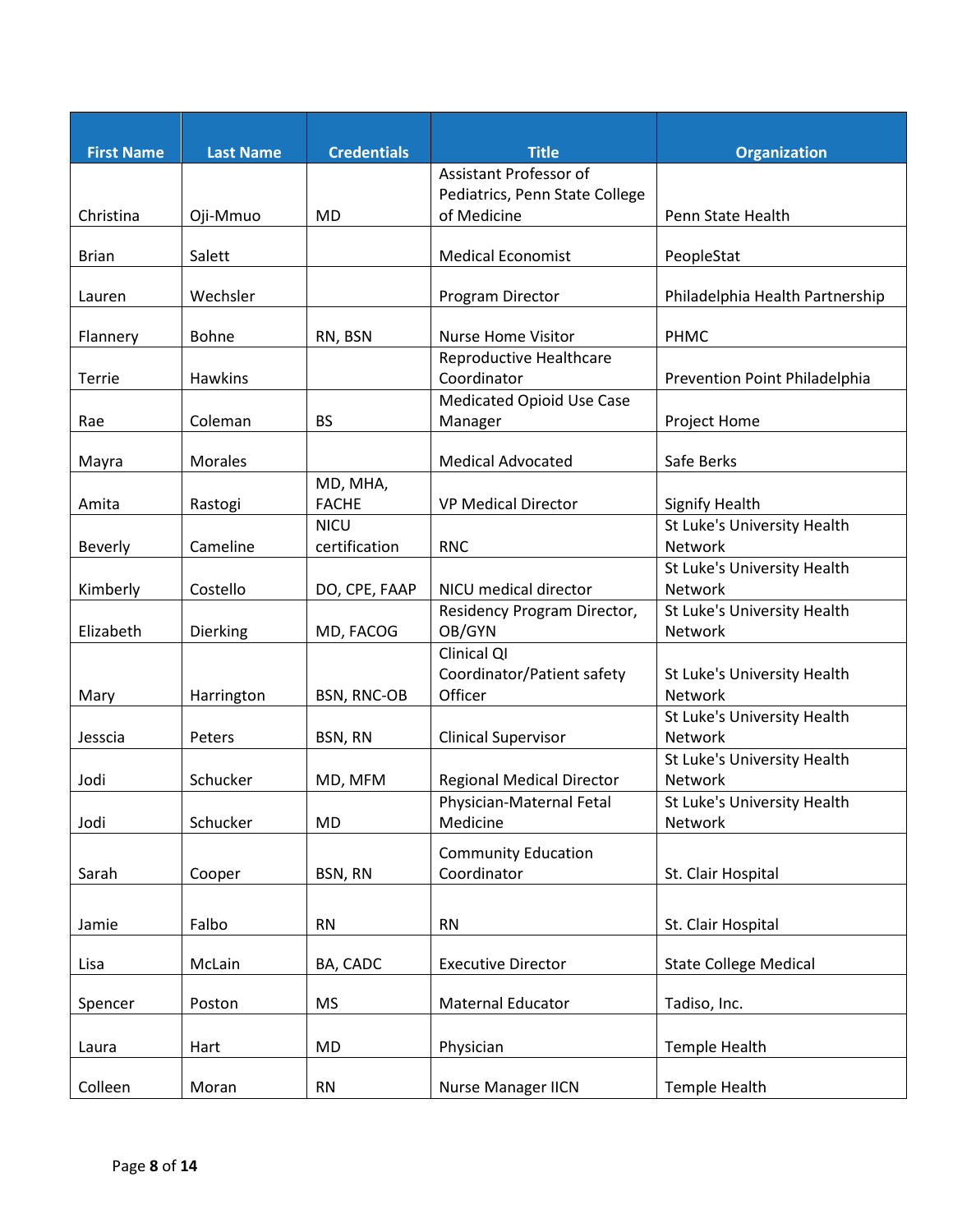| <b>First Name</b> | <b>Last Name</b> | <b>Credentials</b> | <b>Title</b>                          | <b>Organization</b>               |
|-------------------|------------------|--------------------|---------------------------------------|-----------------------------------|
| Roschanak         | Mossabeb         | <b>MD</b>          | <b>Neonatal-Prenatal Medicine</b>     | Temple Health                     |
|                   |                  |                    |                                       | The Wright Center for             |
| Scott             | Constantini      |                    | Director of Behavioral Health         | <b>Community Health</b>           |
|                   |                  |                    |                                       | The Wright Center for             |
| Michele           | Coyle            |                    | Healthy Moms case manager             | <b>Community Health</b>           |
|                   |                  |                    |                                       | The Wright Center for             |
| Marcella          | Garvin           |                    | Healthy MOMS case manager             | <b>Community Health</b>           |
|                   |                  |                    | Director COC and DSS                  |                                   |
|                   |                  |                    | Operations, Maternal and              | The Wright Center for             |
| Cindy             | Kennedy          |                    | <b>Family Health Services</b>         | <b>Community Health</b>           |
|                   |                  |                    |                                       | The Wright Center for             |
| Maria             | Kolcharno        | MSW, LSW           | <b>Director of Addiction Services</b> | <b>Community Health</b>           |
| Dennis            | Hand             | PhD                | Asst. Professor                       | Thomas Jefferson University       |
|                   |                  |                    | <b>Clinical Quality Program</b>       |                                   |
| Elizabeth         | Huyett           | BSN, RN, CEN       | Manager for MCH                       | <b>Tower Health Medical Group</b> |
|                   |                  |                    | <b>Women's Health Social</b>          |                                   |
|                   |                  |                    | Worker, Women's Health                |                                   |
| Kerin             | Kohler           | <b>BSW</b>         | Center                                | <b>Tower Health Medical Group</b> |
|                   |                  |                    |                                       |                                   |
| Mica              | Kornfeind        | BSN, RN            | MCH care navigator                    | <b>Tower Health Medical Group</b> |
|                   |                  | RN, MSN,           |                                       |                                   |
| Diana             | <b>Byas</b>      | ACRN, CCM          | <b>Manager Maternity</b>              | <b>UPMC</b>                       |
|                   |                  |                    | Senior Manager, Quality               |                                   |
| Grant             | Chewning         |                    | Improvement                           | <b>UPMC</b>                       |
| Stefanie          | <b>DiSilvio</b>  | <b>CRNP</b>        | <b>NNP</b>                            | <b>UPMC</b>                       |
|                   |                  |                    | Associate Professor of                |                                   |
| Priya             | Gopalan          | <b>MD</b>          | Psychiatry                            | <b>UPMC</b>                       |
|                   |                  |                    | Manager of The STRENGTH               |                                   |
| Jeanine           | Larkin           | RNC, BS            | Program at UPMC Pinnacle              | <b>UPMC</b>                       |
|                   |                  |                    |                                       |                                   |
| Kimberly          | Leonard          |                    | <b>CRNP</b>                           | <b>UPMC</b>                       |
|                   | Livingston       |                    | OB/Gyn department chair,              |                                   |
| Sharee            | Anderson         | D.O.               | Physician                             | <b>UPMC</b>                       |
|                   |                  |                    | <b>Clinical Director, Nursing</b>     |                                   |
| Emma              | Mack             | MHA, BSN, RN       | Administration                        | <b>UPMC</b>                       |
|                   |                  | MSN, RNC-          |                                       |                                   |
| Kristen           | Maguire          | MNN, CBC           | Mother Baby Unit Director             | <b>UPMC</b>                       |
|                   |                  |                    | Director, Women's Health              |                                   |
| Vivian            | Petticord        | DNP, RNC, CNL      | Service Line                          | <b>UPMC</b>                       |
|                   |                  | MSN, RMCC-         | Program Director Women's              |                                   |
| Beth              | Quinn            | <b>MNN</b>         | services                              | <b>UPMC</b>                       |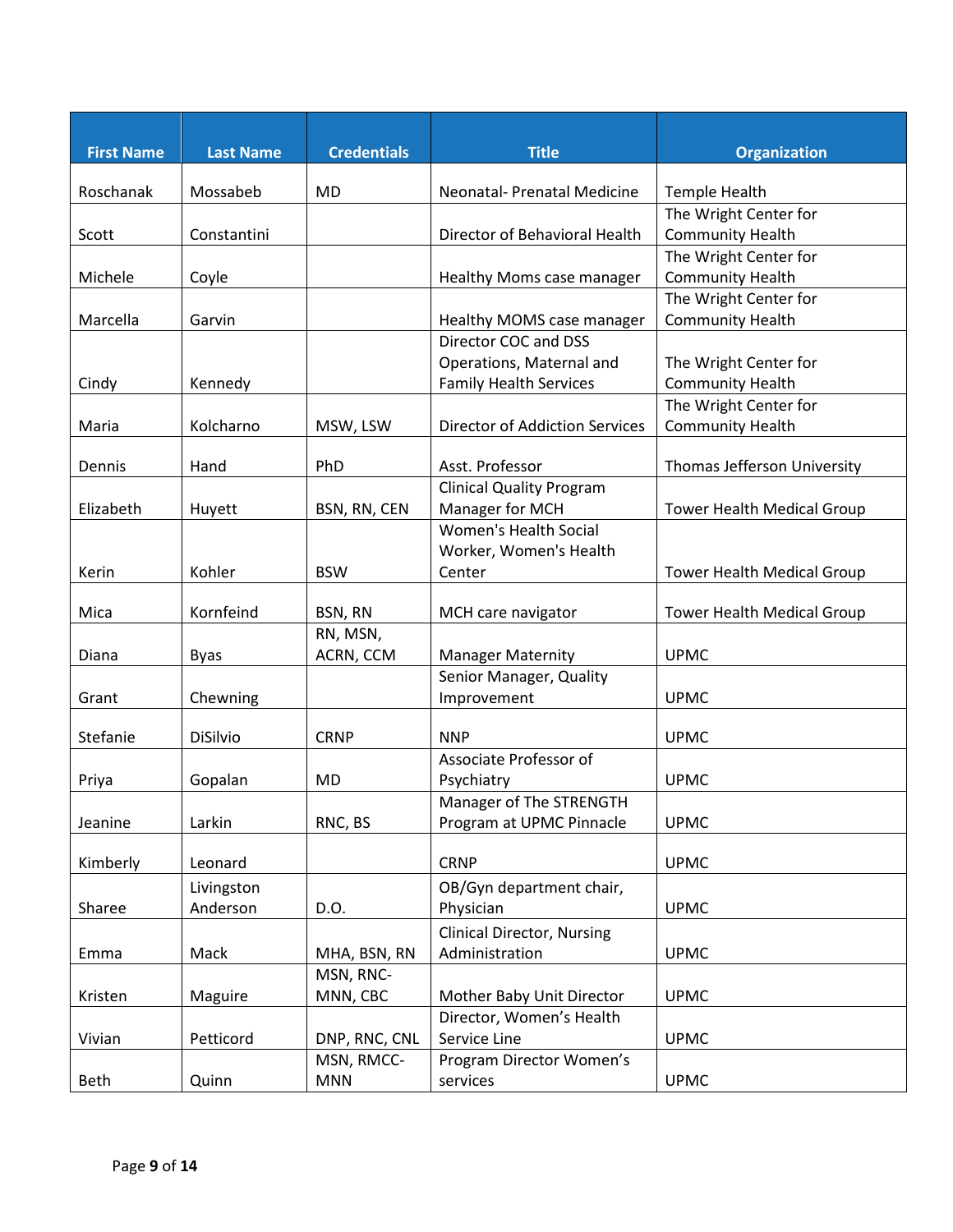| <b>First Name</b> | <b>Last Name</b> | <b>Credentials</b>        | <b>Title</b>                                       | <b>Organization</b>      |
|-------------------|------------------|---------------------------|----------------------------------------------------|--------------------------|
| Stephanie         | Sandherr         | MA, OT                    | OT                                                 | <b>UPMC</b>              |
| Deborah           | Schafer          | MSN, AGCNS-<br>BC, RNC-OB | <b>Clinical Nurse Specialist</b>                   | <b>UPMC</b>              |
| Holly             | Thomas           | MD                        | Program Director Ob/Gyn                            | <b>UPMC</b>              |
| Andrea            | Willeitner       | MD                        | Dr                                                 | <b>UPMC</b>              |
| Tina              | Willier          | MSN, RNC-NIC              | System NICU/SCN Project<br>Coordinator             | <b>UPMC</b>              |
| Mary              | Bailey           | <b>RN</b>                 | Director of Government<br><b>Quality Programs</b>  | <b>UPMC Health Plan</b>  |
| Nicholas          | DeGregorio       | MD, FACP,<br><b>MMM</b>   | <b>Senior Medical Director</b>                     | <b>UPMC Health Plan</b>  |
| Ann               | Giazzoni         | MSW, LCSW,<br><b>MBA</b>  | Sr. Program Manager, PH-BH<br>Integration          | <b>UPMC Health Plan</b>  |
| Marianne          | Johnson          | BSN, CCM, LNC             | <b>Maternity Clinical</b><br>Coordinator, Medicaid | <b>UPMC Health Plan</b>  |
| Kimberly          | Ketchel-Hite     | <b>RN</b>                 | <b>Manager Maternity Care</b><br>Management        | <b>UPMC Health Plan</b>  |
| Johanna           | Vidal-Phelan     | MD                        | Senior Medical Director of<br>Pediatrics           | <b>UPMC Health Plan</b>  |
| Leslie            | Gostic           | RN, MSN, RNC-<br>MNN, CBC | Nurse Manager                                      | Washington Health System |
| Lisa              | Pareso           |                           | Rural Health Model Manager                         | Washington Health System |
| Cindy             | Matthews         | <b>MPH</b>                | Coordinator                                        | <b>Wayne County</b>      |
| Mary Beth         | Dastalfo         | <b>RN</b>                 | <b>Clinical Leader</b>                             | Wayne Memorial Hospital  |
| Nicole            | Hartung          | <b>MSW</b>                | OB MSW                                             | Wayne Memorial Hospital  |
| Janice            | Pettinato        | BSN, RN                   | Clinical Coordinator, New<br><b>Beginnings</b>     | Wayne Memorial Hospital  |
| Norma             | Bryan            | <b>BSN</b>                | <b>RN</b>                                          | <b>WCS</b>               |
| Terri             | Chaires          | MSN, RN                   | <b>Director of Patient Services</b>                | WellSpan Health          |
| Michael           | Goodstein        | <b>MD</b>                 | Division Chief WellSpan<br>Neonatology             | WellSpan Health          |
| Amanda            | Mulenga          | <b>RN</b>                 |                                                    | WellSpan Health          |
| Adriane           | <b>Burgess</b>   | PhD, RNC-OB,<br>CCE, CNE  | <b>Clinical Research Specialist</b>                | WellSpan Health          |
| Angelique         | Ridore           | MD                        | OB/GYN                                             | WellSpan Health          |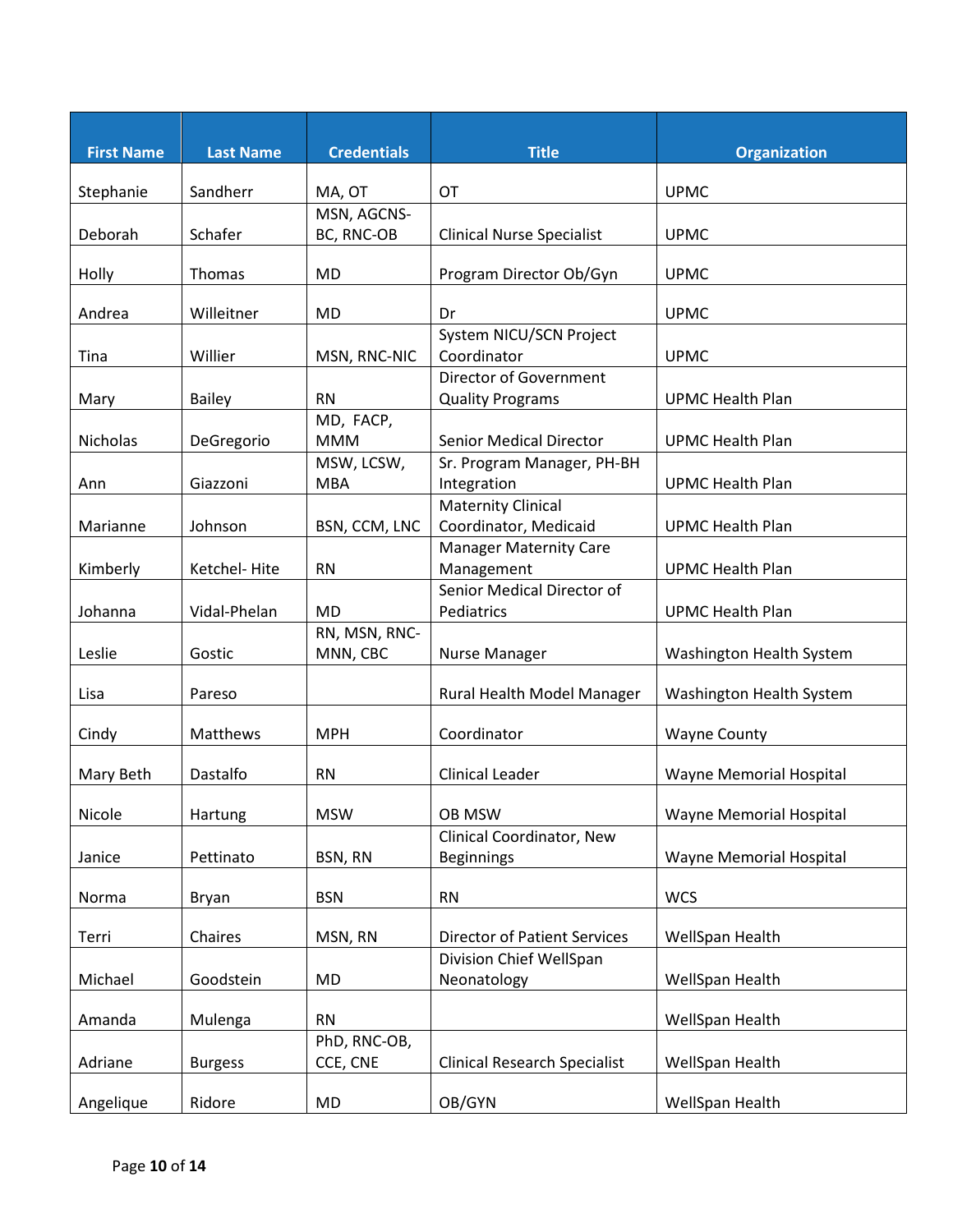| <b>First Name</b> | <b>Last Name</b> | <b>Credentials</b> | <b>Title</b>                      | <b>Organization</b>                  |
|-------------------|------------------|--------------------|-----------------------------------|--------------------------------------|
|                   |                  |                    | <b>Medical Advocacy Program</b>   |                                      |
| Sabrina           | Hannon           |                    | Coordinator                       | Women's Resource Center              |
|                   |                  |                    | <b>Service Coordination Unit</b>  | York/Adams Early Intervention        |
| Kerry             | Miller           | <b>MSW</b>         | Manager                           | Program                              |
|                   |                  |                    |                                   |                                      |
| Kelsey            | <b>Brentley</b>  | RN, BSN            | Nurse Manager                     | Allegheny Health Network             |
| Melissa           | Hill             |                    | <b>COE Case Manager</b>           | <b>Alliance Medical Services</b>     |
|                   |                  |                    |                                   |                                      |
| Samantha          | Pierpoint        |                    | <b>Assistant Program Director</b> | American Academy of Pediatrics       |
|                   |                  |                    |                                   |                                      |
| Ashlee            | Sydlik           | BS/MPH             | El Coordinator/Supervisor         | <b>BCBH</b>                          |
|                   |                  | MBA, MEd,          |                                   |                                      |
| Deb               | Wurster          | <b>CRS</b>         | <b>MAT Coordinator</b>            | <b>Berks Community Health Center</b> |
|                   |                  | MS Admin           |                                   |                                      |
| Lesha             | Powell           | CRJS, BS CRJS      | Satellite Branch Director         | <b>Bethany Christian Services</b>    |
|                   | Fanella          |                    |                                   | <b>Blair County Drug and Alcohol</b> |
| Megan             |                  |                    | Case Manager                      | Partnerships                         |
| Kelly             | Popich           |                    | <b>El Coordinator</b>             | <b>Blair County EI - SASMG</b>       |
|                   |                  |                    |                                   | <b>Bucks County Dept Behavioral</b>  |
|                   |                  |                    | Early Intervention                | Health & Developmental               |
| Cherie            | Latorre          | <b>MSW</b>         | Coordinator                       | Programs                             |
|                   |                  |                    | Early Intervention                |                                      |
| Jill              | McDonald         |                    | Coordinator                       | <b>Bulter County Human Services</b>  |
|                   |                  |                    |                                   |                                      |
| Joyce             | <b>Black</b>     | <b>BS MSW</b>      | El Coordinator                    | Cambria County El                    |
|                   |                  |                    |                                   |                                      |
| Judith            | <b>Stine</b>     |                    | <b>CRS</b>                        | <b>CCDAEC</b>                        |
| Cathleen          | Palm             |                    | founder/director                  | Center for Children's Justice        |
|                   |                  |                    | Maternal-Child Health             | <b>Chester County Health</b>         |
| Patricia          | Yoder            | MSN, RN            | Supervisor                        | Department                           |
|                   |                  |                    |                                   |                                      |
| Michelle          | Davis            |                    | Director of Early Intervention    | <b>Chester County MH/IDD</b>         |
|                   |                  |                    | <b>Culture and Language</b>       |                                      |
|                   |                  |                    | Coaching Program Director,        |                                      |
|                   |                  |                    | <b>Health Equity Integration</b>  |                                      |
|                   |                  |                    | Project Leader, Professor of      |                                      |
| John D.           | Cowden           | MD, MPH            | Pediatrics                        | Children's Mercy Kansas City         |
|                   |                  |                    |                                   | City of Philadelphia Intellectual    |
| Samantha          | Caimi            |                    | <b>Early Intervention VISTA</b>   | <b>Disability Services</b>           |
|                   |                  |                    |                                   |                                      |
| Chris             | Griddle          |                    | <b>CRS</b>                        | <b>Cleanslate Centers</b>            |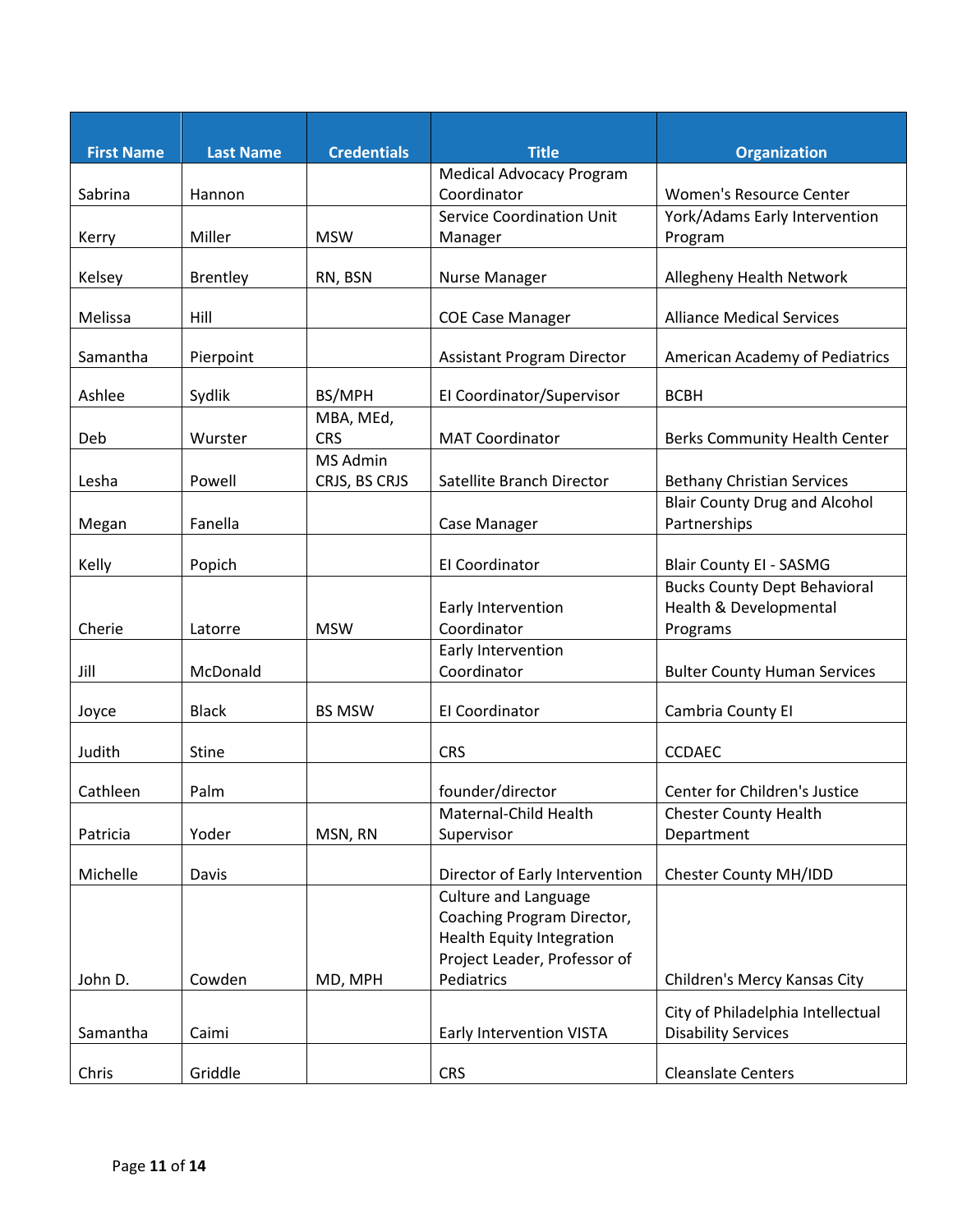| <b>First Name</b> | <b>Last Name</b> | <b>Credentials</b>   | <b>Title</b>                             | <b>Organization</b>                                            |
|-------------------|------------------|----------------------|------------------------------------------|----------------------------------------------------------------|
| Cristina          | Lentz            | <b>LSW</b>           | Care Manager                             | <b>Community Care Behavioral</b><br><b>Health Organization</b> |
|                   |                  |                      |                                          |                                                                |
| <b>Brian</b>      | Nash             |                      | Regional manager                         | Crossroads                                                     |
|                   |                  |                      |                                          |                                                                |
| Michele           | Patton           | BA, CPRP             | LPN                                      | Crozer Health System - Prospect                                |
|                   |                  |                      | Masters Level Drug & Alcohol             |                                                                |
| Grace             | Hatala           | <b>MS</b>            | Therapist                                | Crozer Keystone Health System                                  |
| Michelle          | Hudson           |                      | <b>CRS</b>                               | Crozer Keystone Health System                                  |
|                   |                  |                      |                                          |                                                                |
| Elizabeth         | Knasiak          |                      | Social Worker                            | Crozer Keystone Health System                                  |
| Monica            | Perry            | <b>LPC</b>           | Service Coordinator                      | Crozer Keystone Health System                                  |
|                   |                  |                      |                                          |                                                                |
| Allyson           | Sproul           | <b>LCSW</b>          | <b>EMMA Program Coordinator</b>          | Crozer Keystone Health System                                  |
|                   |                  | MA                   |                                          |                                                                |
| Taunja            | Belgrave         |                      | <b>Methadone Therapist</b>               | <b>Crozer Recovery</b><br><b>Cumberland Perry Early</b>        |
| Amy               | Reed             |                      | El Coordinator                           | Intervention                                                   |
|                   |                  |                      |                                          | <b>DBHIDS Infant Toddler Early</b>                             |
| Carla             | Gardner          |                      | Program Analyst                          | Intervention                                                   |
|                   |                  |                      |                                          | Delaware County Office of Early                                |
| Kristi            | Fournier         |                      | El Coordinator                           | Intervention                                                   |
|                   |                  |                      | Health, Nutrition, & Safety              |                                                                |
| <b>Barbara</b>    | Haney            | <b>LPN</b>           | Manager                                  | Early Head Start                                               |
|                   |                  |                      | <b>Mental Health Behavioral</b>          |                                                                |
| Juile             | Steffy           |                      | Specialist                               | Early Head Start                                               |
|                   |                  |                      |                                          | Early Intervention Dauphin Co                                  |
| Jill              | Nelson           |                      | Supervisor                               | CMU                                                            |
|                   |                  |                      |                                          | Early Intervention Technical                                   |
| Mary              | Anketell         | MA, CCC-SLP          | Project Manager<br>Administrator Women & | Assistance                                                     |
| Judith            | Faust            | BSN, MBA,<br>DNP, RN | Children's                               | Einstein Health Care Network                                   |
|                   |                  |                      |                                          |                                                                |
| Valerie           | Huff             | LCSW, SW,            |                                          | Einstein Health Care Network                                   |
|                   | Mannarelli-      |                      |                                          | Erie County Department of                                      |
| Gina              | Agostine         |                      | El Coordinator B-3                       | <b>Human Services</b>                                          |
|                   |                  |                      |                                          |                                                                |
| James             | Rodgers          |                      | <b>COE Supervisor</b>                    | <b>Excel Medical Center</b>                                    |
| Andrea            | Willeitner       | MD                   | Medical Director, SCN                    | Excela Health Westmoreland                                     |
|                   |                  |                      | VP of Advocacy and                       | Family Health Council of Central                               |
| Karen             | McCraw           |                      | Development                              | PA                                                             |
|                   |                  |                      | Vice President of Nutrition              | Family Health Council of Central                               |
| melissa           | bishop           |                      | Services                                 | PA                                                             |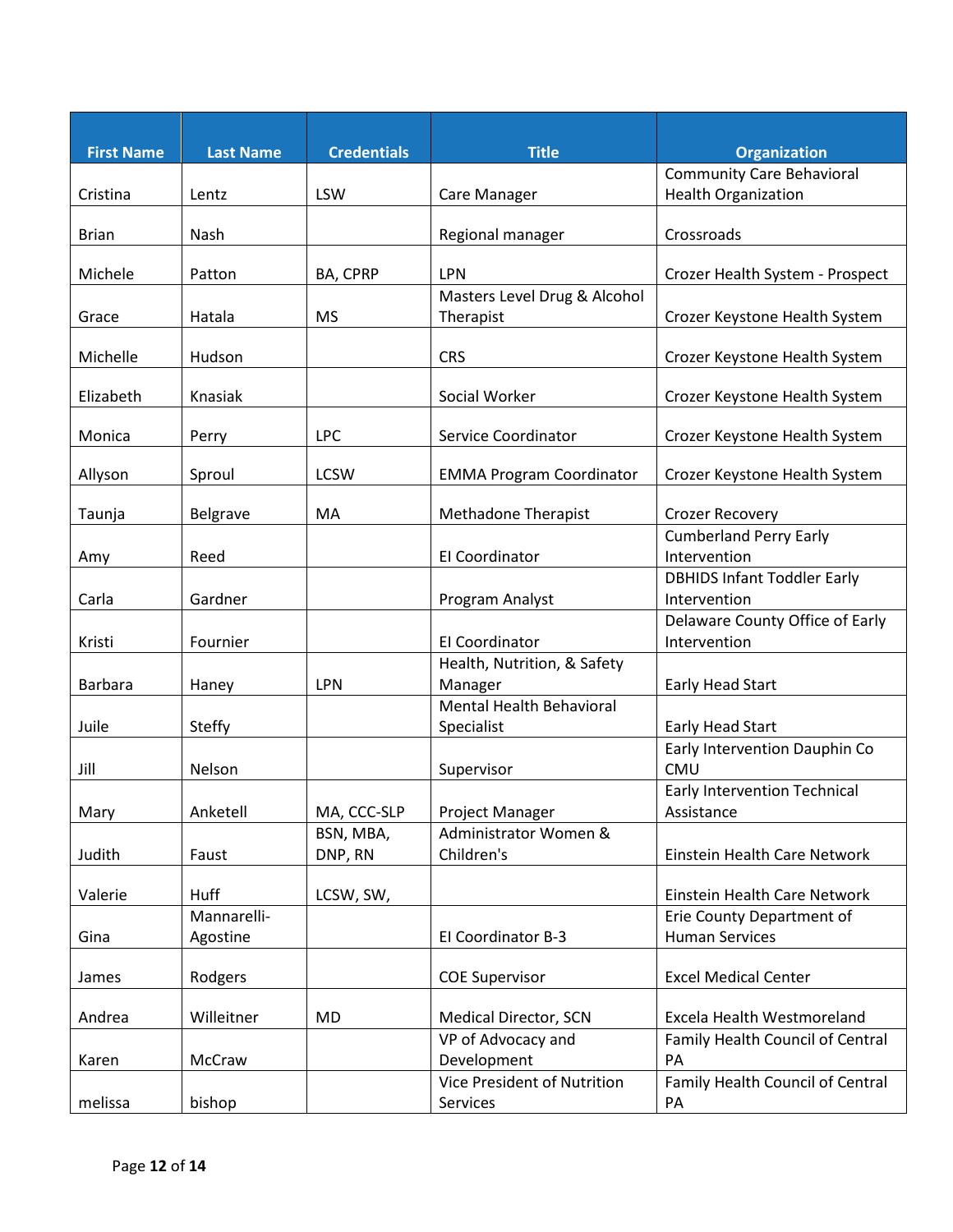| <b>Last Name</b> | <b>Credentials</b>                                                                                                                                                     | <b>Title</b>                                                                                                                            | <b>Organization</b>                                                                                                                                                                                                                                                                                                                                                                                                                                                                                                                                                                                                                                    |
|------------------|------------------------------------------------------------------------------------------------------------------------------------------------------------------------|-----------------------------------------------------------------------------------------------------------------------------------------|--------------------------------------------------------------------------------------------------------------------------------------------------------------------------------------------------------------------------------------------------------------------------------------------------------------------------------------------------------------------------------------------------------------------------------------------------------------------------------------------------------------------------------------------------------------------------------------------------------------------------------------------------------|
|                  |                                                                                                                                                                        |                                                                                                                                         | Fayette County Behavioral Health                                                                                                                                                                                                                                                                                                                                                                                                                                                                                                                                                                                                                       |
|                  |                                                                                                                                                                        |                                                                                                                                         | & Developmental Programs                                                                                                                                                                                                                                                                                                                                                                                                                                                                                                                                                                                                                               |
|                  |                                                                                                                                                                        |                                                                                                                                         | <b>Forest Warren Human Service</b>                                                                                                                                                                                                                                                                                                                                                                                                                                                                                                                                                                                                                     |
| Sutton           |                                                                                                                                                                        |                                                                                                                                         | Early Intervention                                                                                                                                                                                                                                                                                                                                                                                                                                                                                                                                                                                                                                     |
|                  |                                                                                                                                                                        |                                                                                                                                         |                                                                                                                                                                                                                                                                                                                                                                                                                                                                                                                                                                                                                                                        |
|                  |                                                                                                                                                                        |                                                                                                                                         | Franklin/FultonMH/IDD/EI                                                                                                                                                                                                                                                                                                                                                                                                                                                                                                                                                                                                                               |
|                  |                                                                                                                                                                        |                                                                                                                                         | <b>Gateway Rehabilitation Center</b>                                                                                                                                                                                                                                                                                                                                                                                                                                                                                                                                                                                                                   |
|                  |                                                                                                                                                                        |                                                                                                                                         |                                                                                                                                                                                                                                                                                                                                                                                                                                                                                                                                                                                                                                                        |
|                  |                                                                                                                                                                        |                                                                                                                                         | Main Line Health                                                                                                                                                                                                                                                                                                                                                                                                                                                                                                                                                                                                                                       |
|                  |                                                                                                                                                                        |                                                                                                                                         |                                                                                                                                                                                                                                                                                                                                                                                                                                                                                                                                                                                                                                                        |
| Gray             | MSN, RN                                                                                                                                                                | <b>Clinical Informatics Specialist</b>                                                                                                  | Main Line Health                                                                                                                                                                                                                                                                                                                                                                                                                                                                                                                                                                                                                                       |
|                  |                                                                                                                                                                        | <b>Clinical Informatics Specialist,</b>                                                                                                 |                                                                                                                                                                                                                                                                                                                                                                                                                                                                                                                                                                                                                                                        |
| <b>Mattes</b>    | , BSN, RNC-OB                                                                                                                                                          | OB/NICU/Peds                                                                                                                            | Main Line Health                                                                                                                                                                                                                                                                                                                                                                                                                                                                                                                                                                                                                                       |
|                  |                                                                                                                                                                        |                                                                                                                                         |                                                                                                                                                                                                                                                                                                                                                                                                                                                                                                                                                                                                                                                        |
|                  |                                                                                                                                                                        |                                                                                                                                         | <b>Maternal Family Health Services</b>                                                                                                                                                                                                                                                                                                                                                                                                                                                                                                                                                                                                                 |
|                  |                                                                                                                                                                        |                                                                                                                                         |                                                                                                                                                                                                                                                                                                                                                                                                                                                                                                                                                                                                                                                        |
|                  |                                                                                                                                                                        |                                                                                                                                         | Merakey                                                                                                                                                                                                                                                                                                                                                                                                                                                                                                                                                                                                                                                |
|                  |                                                                                                                                                                        |                                                                                                                                         |                                                                                                                                                                                                                                                                                                                                                                                                                                                                                                                                                                                                                                                        |
|                  |                                                                                                                                                                        |                                                                                                                                         | Penn State Health                                                                                                                                                                                                                                                                                                                                                                                                                                                                                                                                                                                                                                      |
|                  |                                                                                                                                                                        |                                                                                                                                         | Phila., Conty ITEI                                                                                                                                                                                                                                                                                                                                                                                                                                                                                                                                                                                                                                     |
|                  |                                                                                                                                                                        |                                                                                                                                         |                                                                                                                                                                                                                                                                                                                                                                                                                                                                                                                                                                                                                                                        |
| <b>Brewer</b>    | MSW, MPH                                                                                                                                                               | <b>Implementation Specialist</b>                                                                                                        | Pitt PERU                                                                                                                                                                                                                                                                                                                                                                                                                                                                                                                                                                                                                                              |
|                  | MA, LPC, NCC,                                                                                                                                                          | Program Implementation                                                                                                                  |                                                                                                                                                                                                                                                                                                                                                                                                                                                                                                                                                                                                                                                        |
| Mauthe           | CAADC                                                                                                                                                                  | Specialist                                                                                                                              | Pitt PERU                                                                                                                                                                                                                                                                                                                                                                                                                                                                                                                                                                                                                                              |
|                  |                                                                                                                                                                        | Program Implementation                                                                                                                  |                                                                                                                                                                                                                                                                                                                                                                                                                                                                                                                                                                                                                                                        |
| Seger            | MPH, MCHES                                                                                                                                                             | Specialist                                                                                                                              | Pitt PERU                                                                                                                                                                                                                                                                                                                                                                                                                                                                                                                                                                                                                                              |
|                  |                                                                                                                                                                        |                                                                                                                                         |                                                                                                                                                                                                                                                                                                                                                                                                                                                                                                                                                                                                                                                        |
|                  |                                                                                                                                                                        | Manager                                                                                                                                 | Sadler Health Center                                                                                                                                                                                                                                                                                                                                                                                                                                                                                                                                                                                                                                   |
|                  |                                                                                                                                                                        |                                                                                                                                         | Service, Access, And                                                                                                                                                                                                                                                                                                                                                                                                                                                                                                                                                                                                                                   |
|                  |                                                                                                                                                                        |                                                                                                                                         | Management Inc                                                                                                                                                                                                                                                                                                                                                                                                                                                                                                                                                                                                                                         |
|                  |                                                                                                                                                                        |                                                                                                                                         | Service, Access, And                                                                                                                                                                                                                                                                                                                                                                                                                                                                                                                                                                                                                                   |
|                  |                                                                                                                                                                        |                                                                                                                                         | Management Inc                                                                                                                                                                                                                                                                                                                                                                                                                                                                                                                                                                                                                                         |
|                  |                                                                                                                                                                        |                                                                                                                                         | Service, Access, And                                                                                                                                                                                                                                                                                                                                                                                                                                                                                                                                                                                                                                   |
|                  |                                                                                                                                                                        |                                                                                                                                         | Management Inc                                                                                                                                                                                                                                                                                                                                                                                                                                                                                                                                                                                                                                         |
|                  |                                                                                                                                                                        |                                                                                                                                         | Service, Access, And                                                                                                                                                                                                                                                                                                                                                                                                                                                                                                                                                                                                                                   |
|                  |                                                                                                                                                                        |                                                                                                                                         | Management Inc                                                                                                                                                                                                                                                                                                                                                                                                                                                                                                                                                                                                                                         |
|                  |                                                                                                                                                                        |                                                                                                                                         |                                                                                                                                                                                                                                                                                                                                                                                                                                                                                                                                                                                                                                                        |
|                  |                                                                                                                                                                        |                                                                                                                                         | St. Clair Hospital                                                                                                                                                                                                                                                                                                                                                                                                                                                                                                                                                                                                                                     |
|                  |                                                                                                                                                                        |                                                                                                                                         | <b>Summit Medical Services</b>                                                                                                                                                                                                                                                                                                                                                                                                                                                                                                                                                                                                                         |
|                  |                                                                                                                                                                        |                                                                                                                                         | The Foundation for Delaware                                                                                                                                                                                                                                                                                                                                                                                                                                                                                                                                                                                                                            |
| Martin           |                                                                                                                                                                        | Director                                                                                                                                | County                                                                                                                                                                                                                                                                                                                                                                                                                                                                                                                                                                                                                                                 |
|                  | <b>Berthlotte</b><br>Hawbecker<br>Helsel<br>Mann<br>Doyne<br>Papas<br>Santeusanio<br>Bey<br>Neubauer<br>Carlisle<br>Cox<br>Fayman<br>Osorio<br>Laughner<br>Villalpando | <b>BA ECE</b><br><b>MD</b><br><b>LSW</b><br>MPH, CAADC<br>, BSN<br>B.S.Ed, M.Ed<br>MSW - Student<br>, MHA, BSN,<br>CNML, RNC-OB<br>LCSW | Birth to 3 El Coordinator<br>El-Coordinator/SC Supervisor<br>Early Intervention<br>Coordinator<br><b>COE Administrative Assistant</b><br><b>System Medical Director</b><br><b>Health Equity</b><br>Social Work Care Specialist<br><b>Executive Director Phila</b><br><b>Addiction Services</b><br><b>RN</b><br>Program Analysis ChildFind<br>Supervisor<br><b>Behavioral Health Case</b><br>Director of Early Intervention<br>Services<br><b>Early Intervention Service</b><br><b>Coordination Supervisor</b><br>El Supervisor<br>El Coordinator<br>Director, Women & Children's<br>Services<br><b>Clinical Supervisor</b><br>Nurse-Family Partnership |